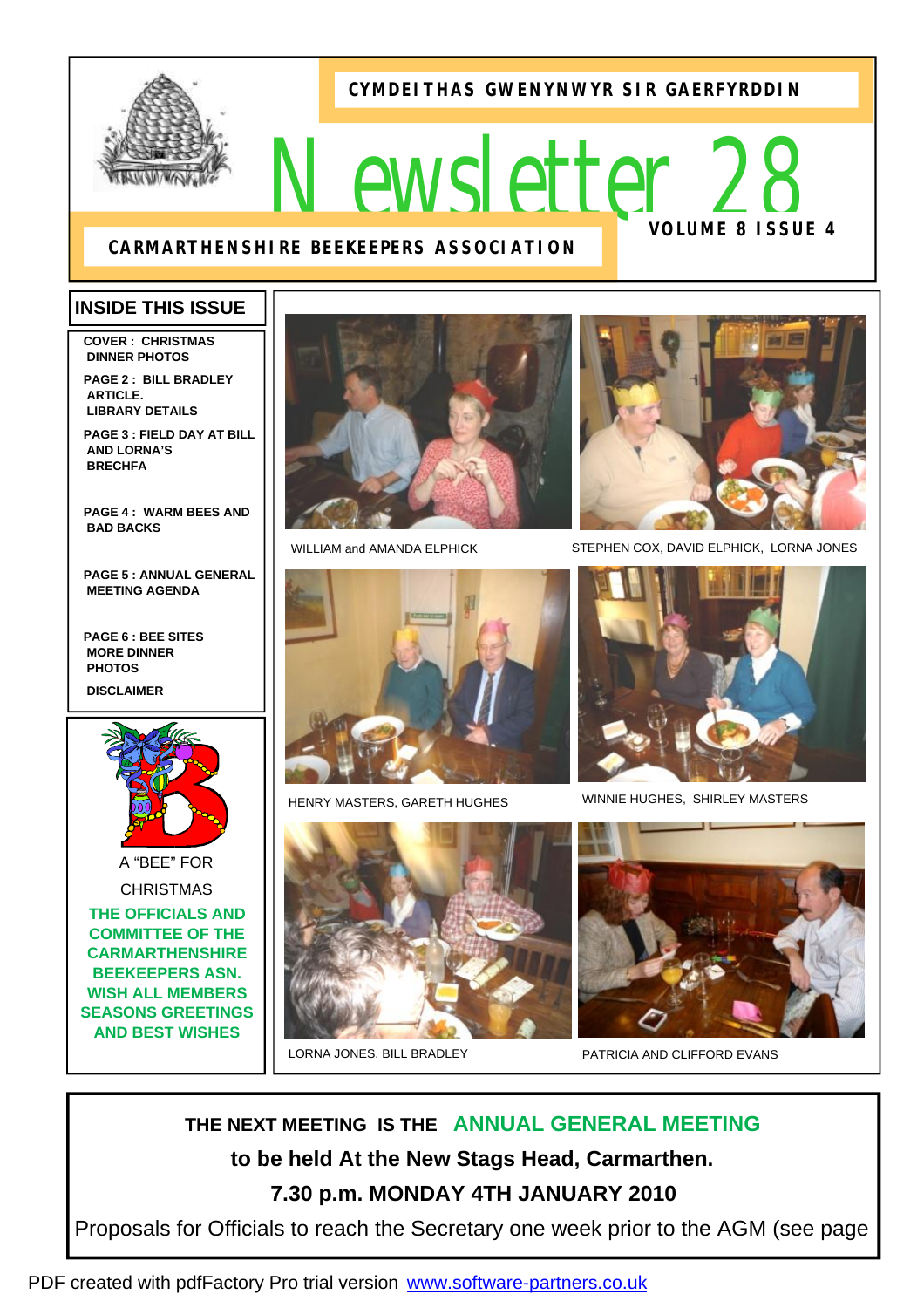## BEEKEEPING FROM OUR FAR EASTERN CORRESSPONDENT BILL BRADLEY



Whilst travelling in the Mekong Delta Vietnam in 2004 we came across a small island and were invited to land to have a look round. The island was home to a temple. The man in residence had been in the South Vietnamese Army during the war. When the war was over he had been reeducated by the new government. The reeducation consisted of living in a forest and working all day clearing trees. At the end of each day they were fed on a meagre diet of rice and educated in the communist ways, this went on for 10 years. When he was released he was not allowed to work and refused any kind of documentation, this was still in force when we saw him in 2004. He had returned to his family and found somewhere to live looking after the temple. He had collected together a number of reptiles and opened a small cafe on the island. He also kept bees and this photo shows that he wore no protection of any kind when working with the bees, it was all done with tranquility, we do not know how much honey

he produced, but on the next island was a small sweet factory and this is where most of his honey went.

# EDITORS COMMENTS

This article was written by Bill Bradley and relates to his and Lorna's trip in the Far East. Bill by the way was a scuba diver instructor (Not a lot of people know that) Thanks Bill. Hey you beekeepers out there lets have some more articles like this. Brian

# CARMARTHENSHIRE BEEKEEPERS ASSOCIATION LIBRARY LIST

 Books may be borrowed from the library by full members of the association. The librarian is Stephen Cox.

To borrow books phone Steve on 07906 515996 so that he can bring them along to the next available meeting.

Your co-operation with this procedure would be appreciated. Please sign out any borrowed books and return books at the following meeting, or as soon as practically possible, so that other members of the Association can avail themselves of this service.

There will be a charge for books borrowed for more than two months. Any lost books must be replaced at the borrower's expense.

There are still a number of outstanding loans of library books. Please return them as soon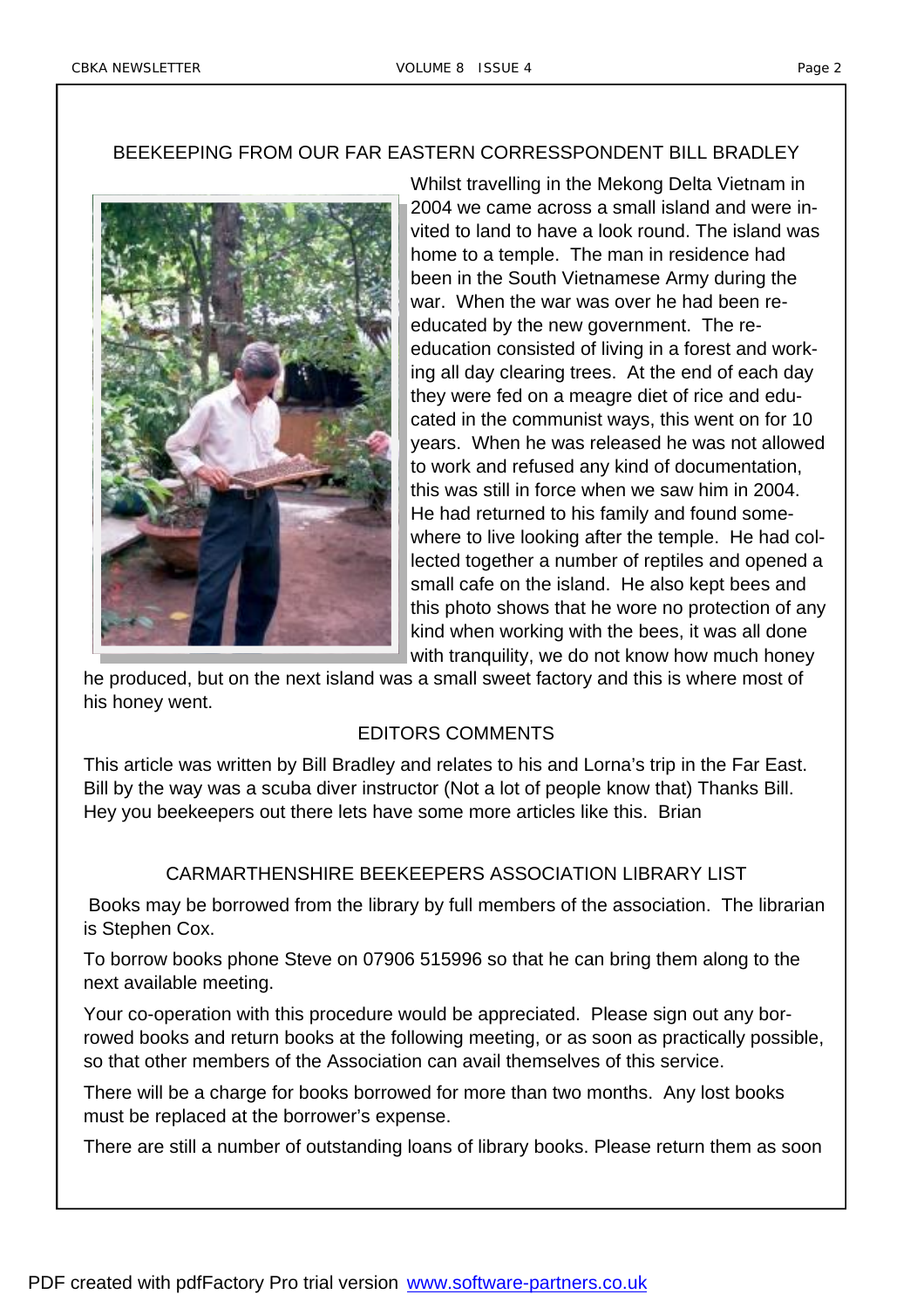# FIELD DAY AT BILL AND LORNA'S AT BRECHFA JUNE 2009





Bill welcoming guests in the apiary **Bill explaining the apiary layout to CBKA** members





Lorna sorting out the raffle prizes.<br>
The back of the cottage overlooking the valley.





Patricia Evans in charge of the barbeque. Winnie Hughes and Shirley Masters enjoying their tea.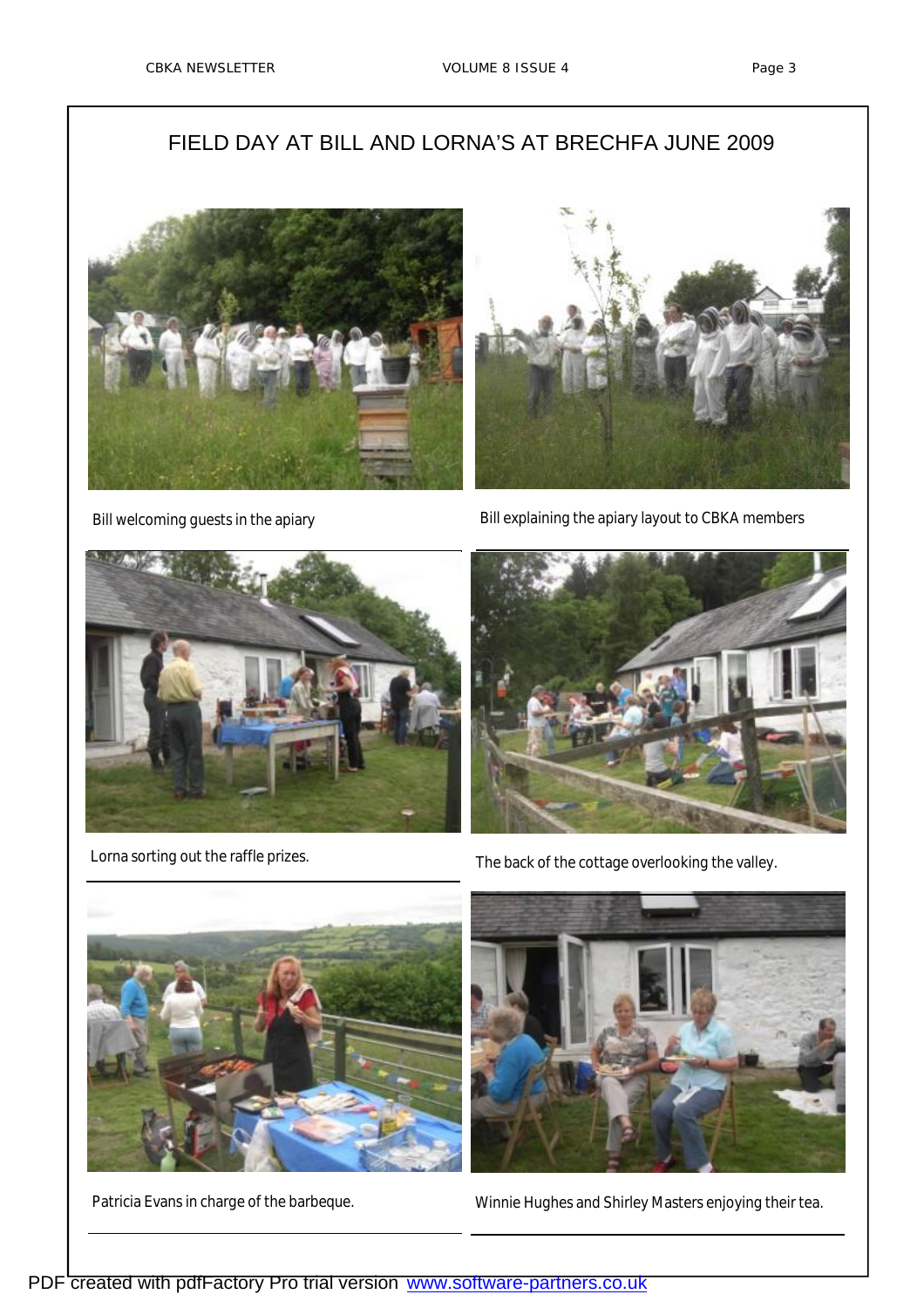#### DO WE KEEP OUR BEES TOO WARM ?

#### THE APIARY in NOVEMBER

During the winter months you should remove any insulation / quilts you had on above the crown board. Open the entrance as much as possible before installing the mouse guard. If you still have varroa floors on, remove the insert sheet (unless the site is very exposed). The idea is to cool the bees down so the nest shrinks, and the bees don't waste energy (honey) keeping the brood at blood temperature when the outside temperature is at or below zero. This will also help with the winter oxalic acid treatment if you are doing it (the brood should be minimal). It always seems counter intuitive to remove all the insulation when it's cold and put it on in the summer when it's hot! You want your bees to cluster and not waste honey. If they are too warm they will be too active and could run out of stores quickly.

FEDERATION OF BERKSHIRE BEEKEEPERS ASSOCIATIONS

Web:<http://www.berkshirebeekeepers.btik.com/>

Comments invited on the above article for inclusion in the next newsletter.

#### SOME IDEAS TO CARRY ON BEEKEEPING WHEN YOU HAVE A BACK PROBLEM

Time will come when age catches up with you or for some reason you get a back problem. Here are a few ideas I have put together to ease the problem.

- 1. Use a body / back support similar to those used by weight lifters. Even if you don't have a back problem at the time it does remind you take extra care when lifting. Spread those legs, keep the back straight and use those leg muscles, especially when lifting from ground level.
- 2. Use all shallow boxes for the brood nest and the supers. Considerable weight reduction. Yes I know some people don't like using two boxes for the brood nest, but it saves time when searching for queen cells, as swarm queen cells are invariably present on the base of the frame of the top brood box during the swarming season.
- 3. Possibly cut down your shallow boxes to hold just eight frames instead of the usual ten or eleven. Similar to the French Warre hive. Again a considerable weight reduction.



Brushy Mountain Cart illustration from Bush Bee Farms web site.

<http://www.bushfarms.com/bees.htm>



Walter Kelly truck illustration from Bush Bee Farms web site.



Mann Lake trolley illustration from Bush Bee Farms web site.

4. Use a cart or wheelbarrow

to carry off full supers of honey to the extracting room. SOME CART DESIGNS

- 5. Don't lift in cold weather. If you do have to, wear a body warmer.
- 6. If you pull a muscle. My self treatment is homeopathic ARNICA 30 seems to work, don't ask me how. Use DEEP HEAT CREAM or similar in conjunction with an infra red heat lamp.

( HEALTH & SAFETY WARNING TAKE CARE WHEN USING A HEAT LAMP )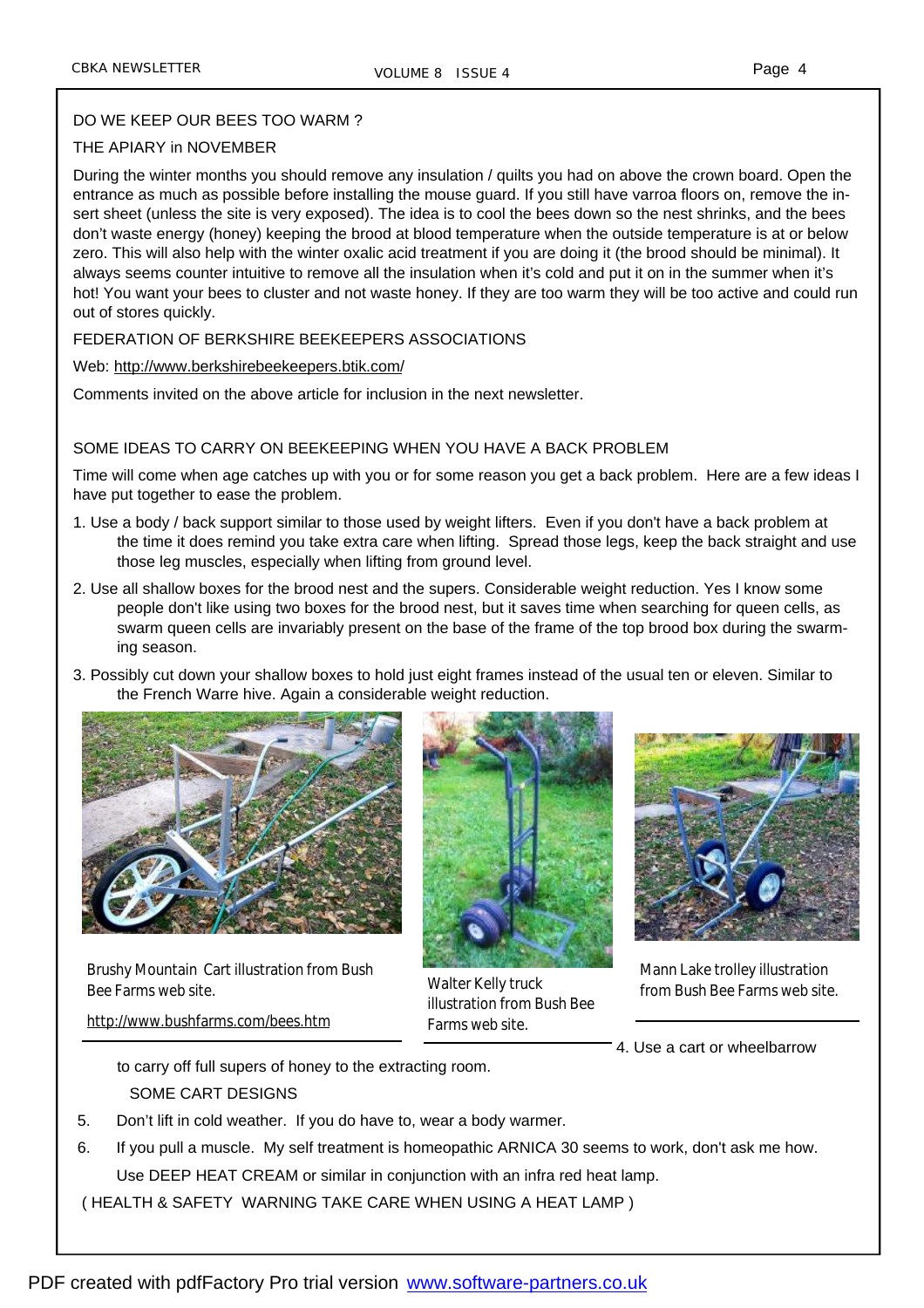| <b>CBKA CALF</b><br><b>Carmarthenshire Beekeepers Association</b><br>Cymdeithas Gwenynwyr Sir Caerfyrddin                                                                    |  |  |  |  |  |  |
|------------------------------------------------------------------------------------------------------------------------------------------------------------------------------|--|--|--|--|--|--|
| <b>ANNUAL GENERAL MEETING 2010</b>                                                                                                                                           |  |  |  |  |  |  |
| TO BE HELD AT THE NEW STAGS HEAD, CARMARTHEN. 7.30 P.M. MONDAY 4TH JANUARY<br><b>AGENDA</b>                                                                                  |  |  |  |  |  |  |
|                                                                                                                                                                              |  |  |  |  |  |  |
| <b>1. VICE CHAIRMANS WELCOME</b>                                                                                                                                             |  |  |  |  |  |  |
|                                                                                                                                                                              |  |  |  |  |  |  |
| 2. APOLOGIES FOR ABSENCE Letter from Geoff Bazin. Email David Taylor.                                                                                                        |  |  |  |  |  |  |
|                                                                                                                                                                              |  |  |  |  |  |  |
| 3. PRESIDENTS OPENING REMARKS                                                                                                                                                |  |  |  |  |  |  |
| 4. MINUTES OF 2009 AGM                                                                                                                                                       |  |  |  |  |  |  |
| 5. APROVAL OF 2009 MINUTES ProposedSeconded                                                                                                                                  |  |  |  |  |  |  |
|                                                                                                                                                                              |  |  |  |  |  |  |
| 7. REPORTS:<br><b>VICE CHAIRMAN (Chris Phillips)</b><br><b>TREASURER ACOUNTS (Marie Gardiner)</b><br>APPROVAL OF ACCOUNTS ProposedSeconded<br><b>SECRETARY (Brian Jones)</b> |  |  |  |  |  |  |
| 8. ELECTION OF OFFICERS                                                                                                                                                      |  |  |  |  |  |  |
|                                                                                                                                                                              |  |  |  |  |  |  |
| VICE PRESIDENTProposed Seconded                                                                                                                                              |  |  |  |  |  |  |
| CHAIRMAN Proposed Seconded                                                                                                                                                   |  |  |  |  |  |  |
| VICE CHAIRMANProposedSeconded                                                                                                                                                |  |  |  |  |  |  |
|                                                                                                                                                                              |  |  |  |  |  |  |
|                                                                                                                                                                              |  |  |  |  |  |  |
|                                                                                                                                                                              |  |  |  |  |  |  |
| WBKAREPRESENTATIVEProposedSeconded                                                                                                                                           |  |  |  |  |  |  |
| SWARM CO-ORDINATORProposedSeconded                                                                                                                                           |  |  |  |  |  |  |
|                                                                                                                                                                              |  |  |  |  |  |  |
|                                                                                                                                                                              |  |  |  |  |  |  |
| 10. ANY OTHER BUSINESS TO INCLUDE                                                                                                                                            |  |  |  |  |  |  |
|                                                                                                                                                                              |  |  |  |  |  |  |

PDF created with pdfFactory Pro trial version [www.software-partners.co.uk](http://www.software-partners.co.uk)